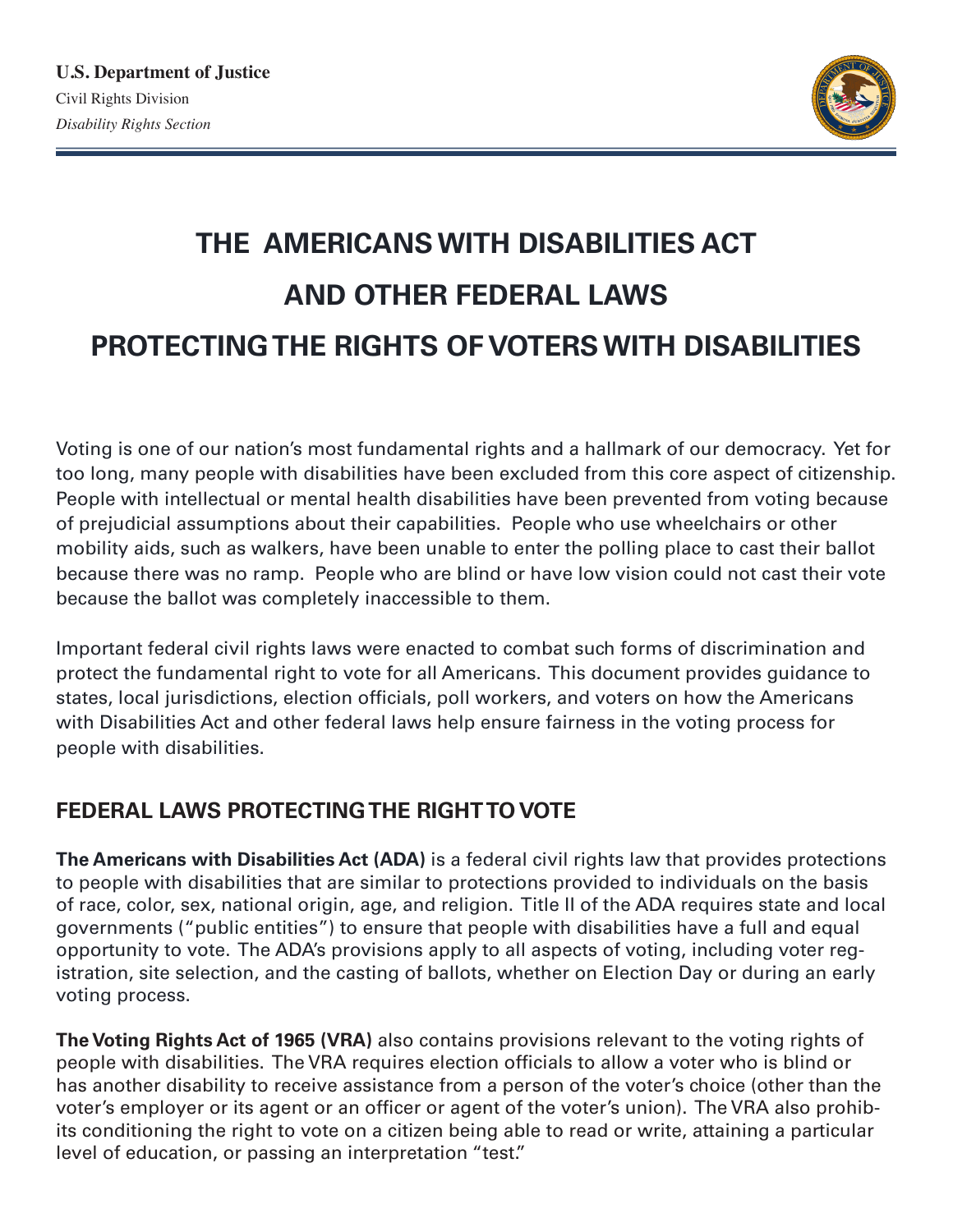**The Voting Accessibility for the Elderly and Handicapped Act of 1984 (VAEHA)** requires accessible polling places in federal elections for elderly individuals and people with disabilities. Where no accessible location is available to serve as a polling place, voters must be provided an alternate means of voting on Election Day.

**The National Voter Registration Act of 1993 (NVRA)** aims, among other things, to increase the historically low registration rates of persons with disabilities. The NVRA requires all offices that provide public assistance or state-funded programs that primarily serve persons with disabilities to also provide the opportunity to register to vote in federal elections.

**The Help America Vote Act of 2002 (HAVA)** requires jurisdictions responsible for conducting federal elections to provide at least one accessible voting system for persons with disabilities at each polling place in federal elections. The accessible voting system must provide the same opportunity for access and participation, including privacy and independence, that other voters receive.

The remainder of this document discusses how these laws apply to common aspects of the election process.

# **MAKING VOTER REGISTRATION ACCESSIBLE TO ALL**

The first step in the voting process is registration. The NVRA requires all offices that provide public assistance or state-funded programs that primarily serve persons with disabilities to provide the opportunity to register to vote by providing voter registration forms, assisting voters in completing the forms, and transmitting completed forms to the appropriate election official. The NVRA requires such offices to provide any citizen who wishes to register to vote the same degree of assistance with voter registration forms as it provides with regard to completing the office's own forms. The NVRA also requires that if such office provides its services to a person with a disability at the person's home, the office shall provide these voter registration services at the home as well.

*In a 2011 NVRA case, the Department reached a settlement with the State of Rhode Island that required state officials to ensure that voter registration opportunities are offered at all disability services offices in the state and to develop and implement training and tracking programs for those offices.*

In addition to the registration opportunities guaranteed by the NVRA, the ADA requires states to ensure that all aspects of the voter registration process are accessible to persons with disabilities. The ADA also prohibits a state from categorically disqualifying all individuals who have intellectual or mental health disabilities from registering to vote or from voting because of their disability.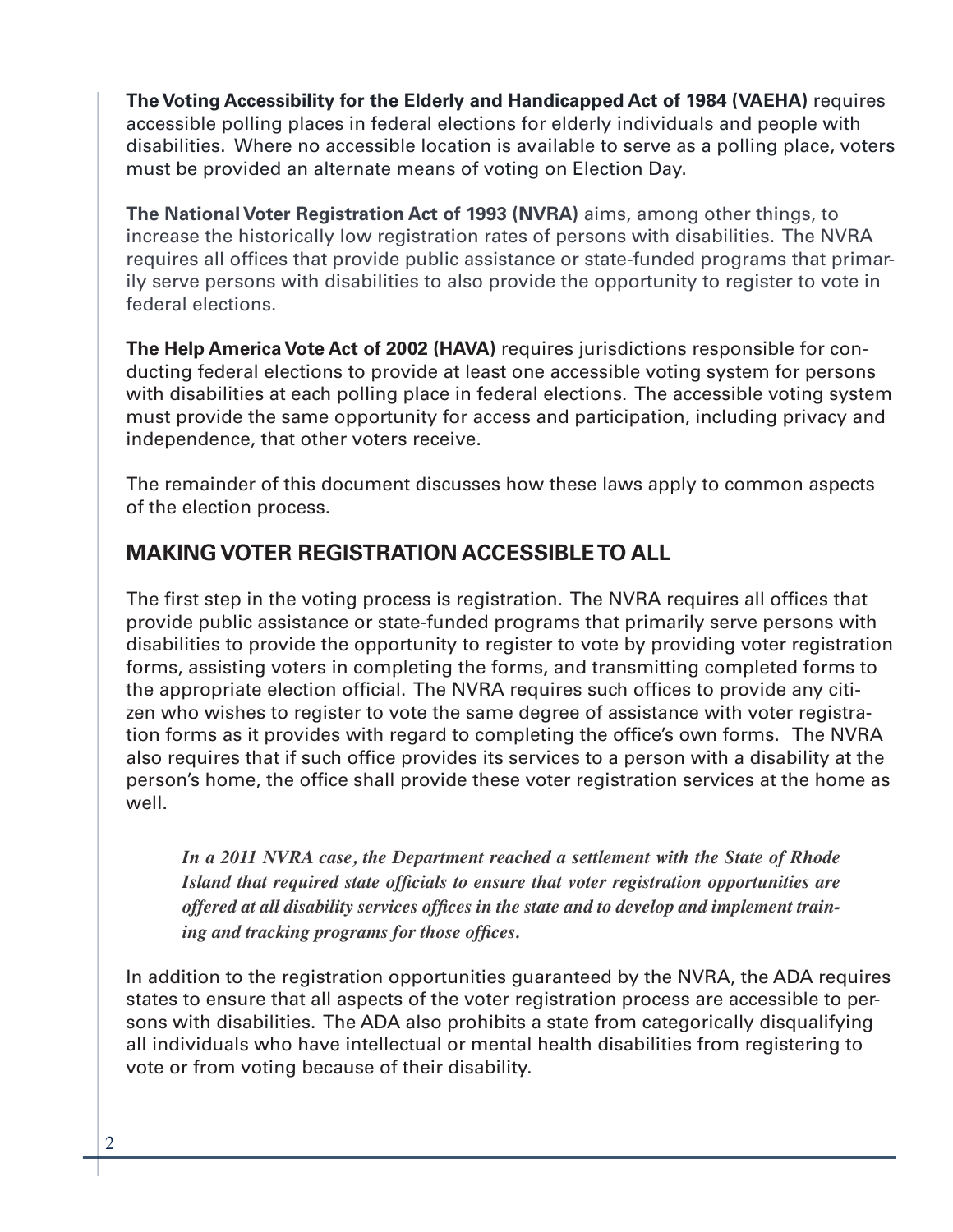## **PROVIDING ACCESSIBLE POLLING PLACES**

In communities large and small, people cast their ballots in a variety of facilities that temporarily serve as polling places, such as libraries, schools, and fire stations, or churches, stores, and other private buildings. The ADA requires that public entities ensure that people with disabilities can access and use their voting facilities. The ADA's regulations and the ADA Standards for Accessible Design set out what makes a facility accessible and should be used to determine the level of accessibility at any facility being considered for use as a polling place. The Justice Department's ADA Checklist for Polling Places (www.ada.gov/votingchecklist.htm) provides guidance to election officials for determining whether a polling place already has the basic accessibility features needed by most voters with disabilities or can be made accessible using temporary solutions. For example, if parking is provided at a polling place but there are no accessible parking spaces, election administrators can create temporary accessible parking by using traffic cones and portable signs to mark off the accessible spaces and access aisles.

*The Department of Justice has expanded the scope of the Election Day monitoring conducted by Civil Rights Division staff to include assessments of the physical accessibility of polling places. For the 2012 general election, the Department's Election Day monitors conducted accessibility surveys of approximately 240 polling places in 28 jurisdictions throughout the country.* 

In some circumstances, when a public entity is unable to identify or create an accessible polling place for a particular voting precinct or ward, election administrators may instead use an alternative method of voting at the polling place. While absentee balloting can be offered to voters with disabilities, it cannot take the place of in-person voting for those who prefer to vote at the polls on Election Day. Any alternative method of voting must offer voters with disabilities an equally effective opportunity to cast their votes in person. For example, the only suitable polling site in a precinct might be an inaccessible building. In this rare circumstance, election administrators may provide "curbside voting" to allow persons with disabilities to vote outside the polling place or in their cars. In order to be effective, however, the curbside voting system must include: (1) signage informing voters of the possibility of voting curbside, the location of the curbside voting, and how a voter is supposed to notify the official that she is waiting curbside; (2) a location that allows the curbside voter to obtain information from candidates and others campaigning outside the polling place; (3) a method for the voter with a disability to announce her arrival at the curbside (a temporary doorbell or buzzer system would be sufficient, but not a telephone system requiring the use of a cell phone or a call ahead notification); (4) a prompt response from election officials to acknowledge their awareness of the voter; (5) timely delivery of the same information that is provided to voters inside the polling place; and (6) a portable voting system that is accessible and allows the voter to cast her ballot privately and independently.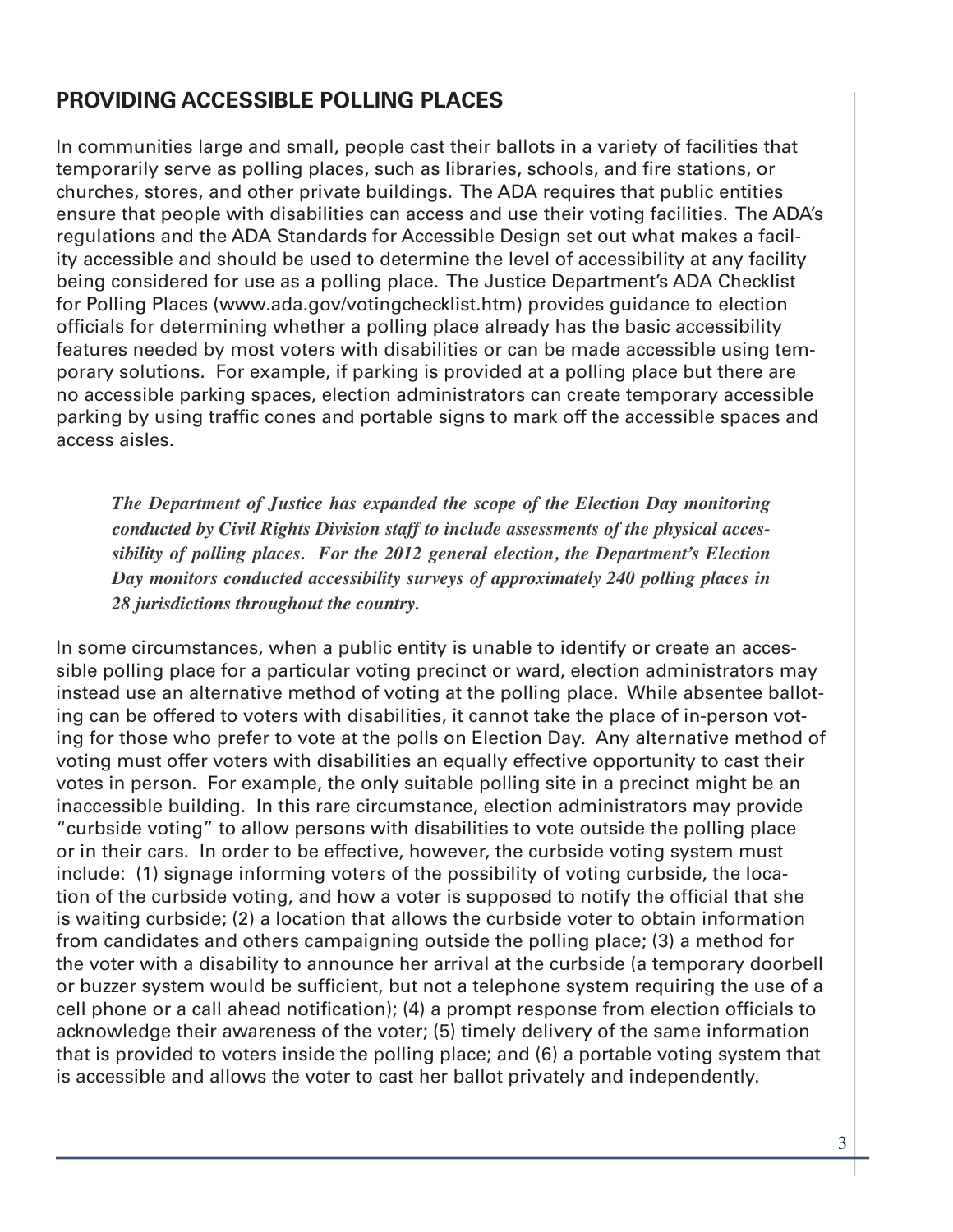Curbside voting is permissible only under these limited circumstances. Under the ADA, jurisdictions must select polling sites that are or can be made accessible, so that voters with disabilities can participate in elections on the same terms and with the same level of privacy as other voters.

*In February 2014, the Department of Justice and Blair County, Pennsylvania, entered into a Settlement Agreement under the ADA concerning the accessibility of the County's polling places. The County agreed that by the 2014 general election, all of its polling places would be accessible on Election Day to voters with mobility and vision impairments. The County agreed to relocate some polling places that were not accessible and to provide temporary measures at others such as portable ramps and doorbells to make sure that they are accessible on Election Day.*

## **ENSURING POLICIES AND PROCEDURES DO NOT DISCRMINATE AGAINST PEOPLE WITH DISABILITIES**

Public entities must ensure that they do not have policies, procedures, or practices in place that interfere with or prohibit persons with certain disabilities from registering to vote or voting based on their disability. For example, an election official cannot refuse to provide an absentee ballot or voter registration form to a person with a disability because the official knows the voter resides in a nursing home.

In addition, the ADA requires public entities to modify their voting policies, practices, and procedures when such modifications are necessary to avoid discrimination on the basis of a voter's disability. That requirement is relaxed only if election administrators can show that the proposed modification would fundamentally alter the nature of the voting program. For example, voters who use crutches may have difficulty waiting in a long line to vote. The ADA does not require that these voters be moved to the front of the line, but the public entity should provide a chair for them while they wait. For a voter with multiple sclerosis who may be unable to tolerate extreme temperatures, providing a chair inside the polling place may be an appropriate modification.

Similarly, election officials must modify a "no animals/pets" policy to allow voters with disabilities to be accompanied by their service animals in all areas of the polling place where the public is allowed to go. Additionally, if a jurisdiction requires voters to provide identification, the ADA requires that election officials not restrict the permissible forms of identification from voters with disabilities to ones that are not available to those voters. For example, individuals with severe vision impairments, certain developmental disabilities, or epilepsy are ineligible in many states to receive a driver's license. Thus, accepting only a driver's license would unlawfully screen out these voters.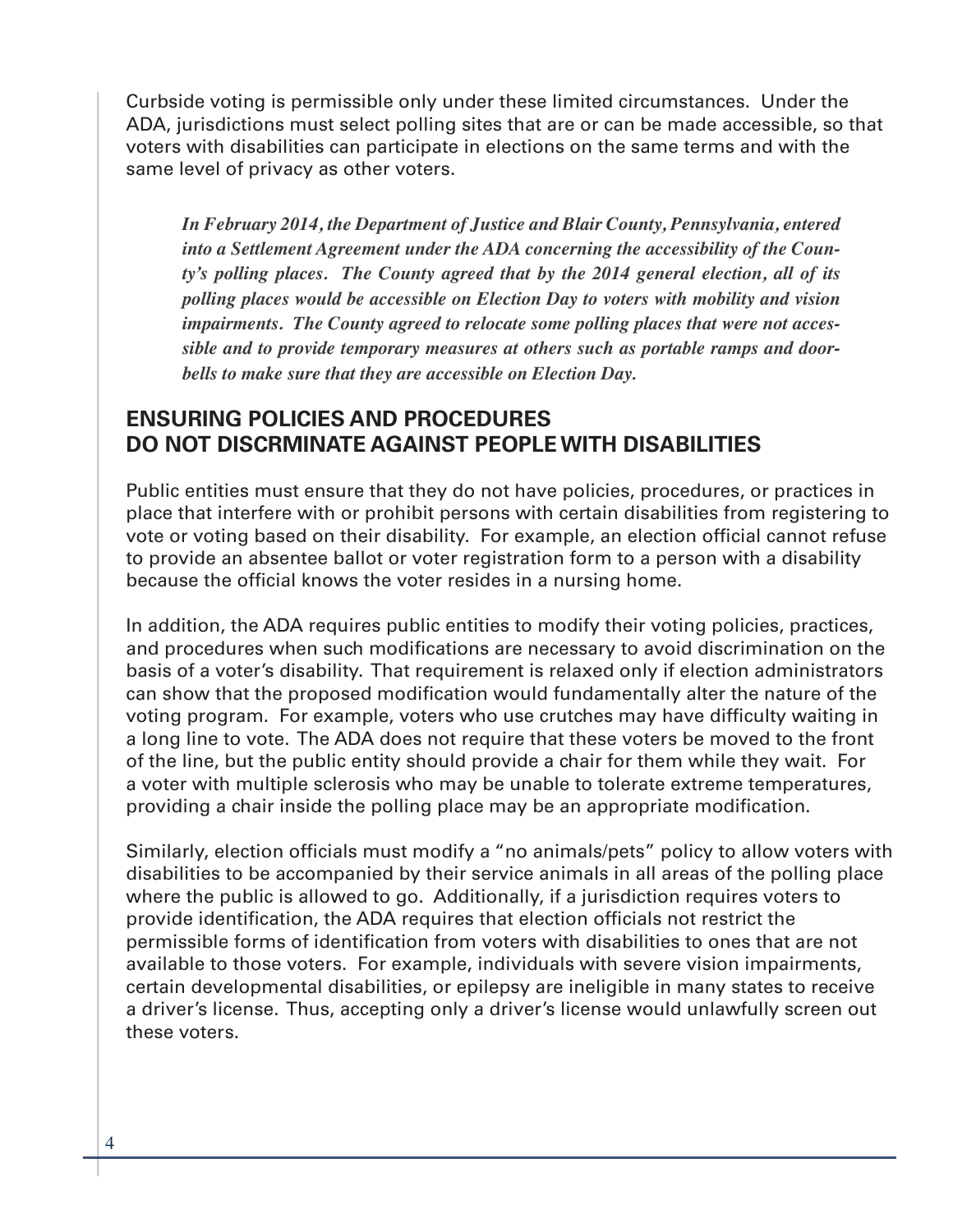## **PROVIDING ACCESSIBLE VOTING SYSTEMS AND EFFECTIVE COMMUNICATION**

HAVA requires jurisdictions conducting **federal** elections to have a voting system (such as the actual voting machines) that is accessible, including to citizens who are blind or visually impaired, at each polling place. The accessible voting system must provide the same opportunity for access and participation, including privacy and independence, that other voters enjoy. States can satisfy this accessibility requirement through use of a direct recording electronic voting system or other voting system equipped for individuals with disabilities. In addition to HAVA, the ADA requires officials responsible for conducting all public elections to make sure that any accessible voting systems are maintained and function properly in each election, and that election officials have been adequately trained to operate them.

*Following the enactment of HAVA, the Department monitored the nationwide implementation of the accessible voting systems requirements and successfully resolved litigation in Maine, New York, and Pennsylvania to ensure that accessible voting systems were established in every polling place in those states.*

The ADA requires election officials conducting **any** elections at the federal, state, or local level to provide communication with voters with disabilities that is as effective as that provided to others. To ensure that voters with disabilities can fully participate in the election process, officials must provide appropriate auxiliary aids and services at each stage of the process, from registering to vote to casting a ballot. Only if providing an aid or service would result in a fundamental alteration or undue financial and administrative burdens is a jurisdiction not required to provide the aid or service. However, the jurisdiction still has an obligation to provide, if possible, another aid or service that results in effective communication. In determining the type of auxiliary aid and service to be provided, officials must give primary consideration to the request of the voter.

*Examples of auxiliary aids and services for people who are blind or have low vision include a qualified reader (a person who is able to read effectively, accurately, and impartially using necessary specialized vocabulary); information in large print or Braille; accessible electronic information and information technology; and audio recording of printed information. Examples of auxiliary aids and services for people who are deaf or have hearing loss include sign language interpreters, Video Remote Interpreting, captioning, and written notes. For additional information about auxiliary aids and services, see ADA Requirements: Effective Communication at http:// www.ada.gov/effective-comm.htm.*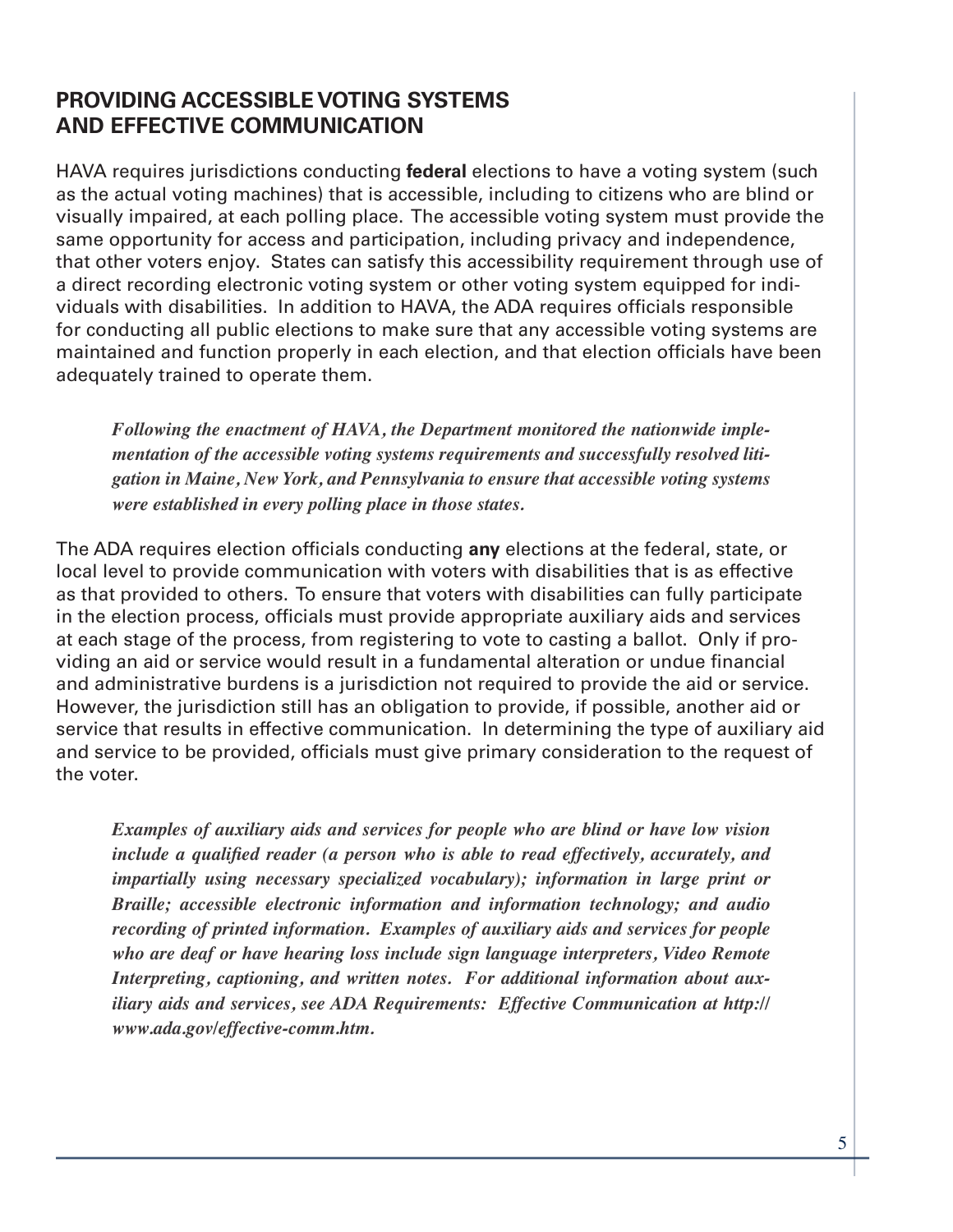For example, suppose that a jurisdiction is conducting an election for mayor and city council members using a paper ballot system. A blind voter requests an accessible ballot. A Braille ballot would have to be counted separately and would be readily identifiable, and thus would not constitute a secret ballot. Other aids and services would better afford voters who are blind the opportunity to vote privately and independently and to cast a secret ballot, just like other voters. These may include ballot overlays or templates, electronic information and information technology that is accessible (either independently or through assistive technology such as screen readers), or recorded text or telephone voting systems.

The requirement to provide effective communication also extends to other information related to the voting process, such as poll workers obtaining address and registration information from voters. Whatever information the public entity provides relating to the voting process must be accessible and usable by all who come to cast their ballots. For example, election officials should have pen and paper available and be prepared to write out questions at the polling place check-in table for a voter who is deaf and can communicate through written communications.

*In 2009, the Department entered into a landmark ADA settlement agreement with the City of Philadelphia, Pennsylvania, that transformed the historic city into a model program of accessible polling places. A key component of the settlement was training for poll workers, election officials, and election administration staff.* 

#### *TRAINING*

Prior to Election Day or the beginning of early voting, election staff and volunteers should receive training so they can appropriately interact with people with disabilities. Staff and volunteers should understand the specific auxiliary aids and services that are available. They should be aware that service animals must be allowed to accompany voters inside the polling place, that accessibility features at the polling place need to be operational, that people with disabilities are allowed assistance from a person of their choice, and that other modifications may be needed to accommodate voters with disabilities. Many local disability organizations, including Centers for Independent Living and Protection and Advocacy Systems, conduct ADA and disability trainings in their communities. The Department of Justice and the National Network of ADA Centers can provide local contact information for these organizations.